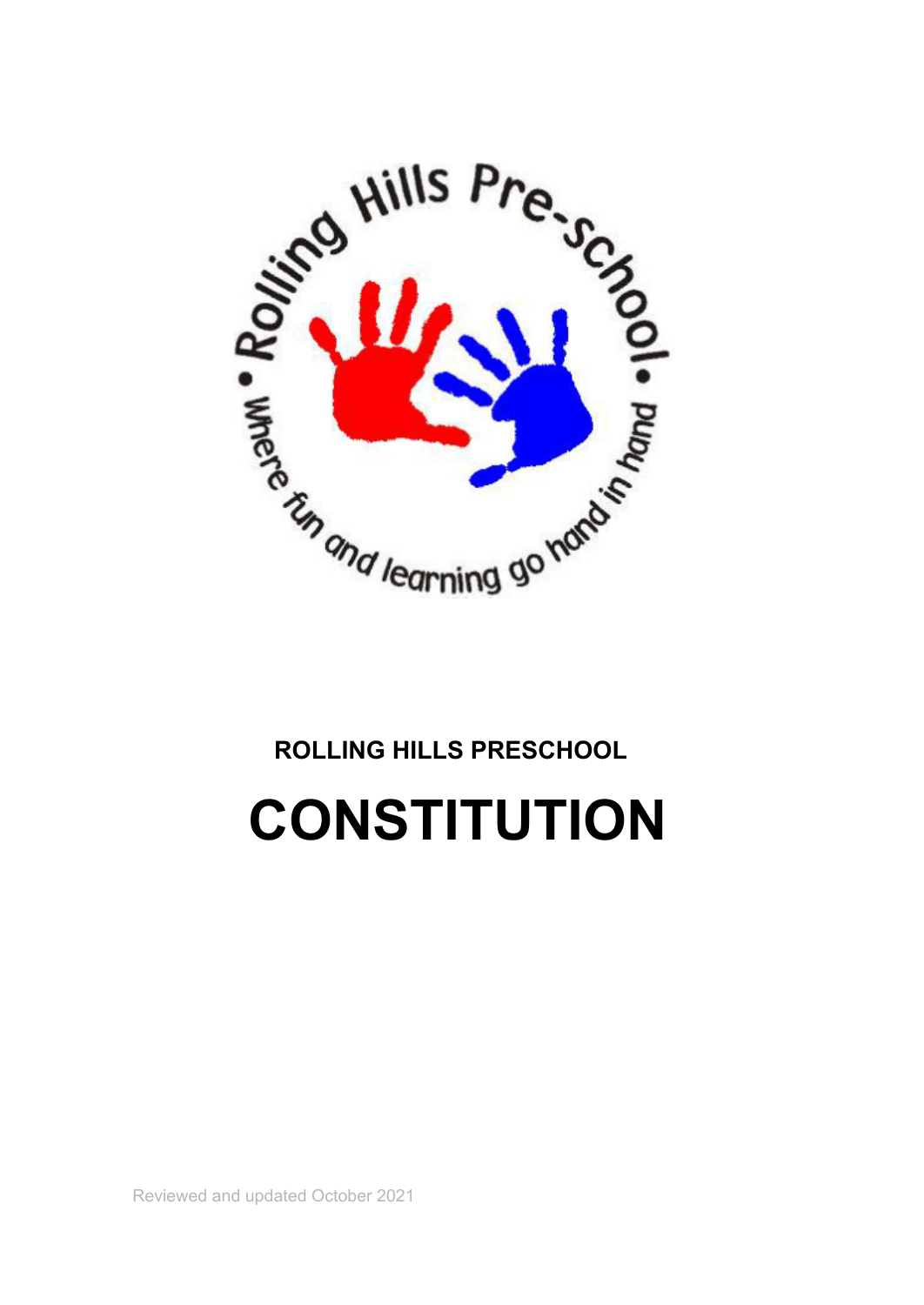## **CONSTITUTION** TABLE OF CONTENTS

- 1. Name
- 2. Interpretation
- 3. Membership
- 4. Register of Members
- 5. Finance
- 6. Authorisation to Trade
- 7. Resignation of a Member
- 8. Expulsion of a Member
- 9. Grievance Procedure
- 10. General Meeting
- 11. Annual General Meeting
- 12. Special General Meeting
- 13. Notice of General Meetings
- 14. Notices
- 15. Proceedings at General Meetings
- 16. Voting at General Meetings
- 17. Committee of Management
- 18. Election of Committee of Management
- 19. Removal of a Member of the Committee
- 20. Proceedings of Committee Meetings
- 21. Sub-Committees
- 22. Roles of Office Bearers
- 23. Public Officer
- 24. Treasurer
- 25. Payments
- 26. Distribution of Assets
- 27. Seal and Association Registration Number
- 28. Alteration of Rules and Statement of Purpose
- 29. Winding up
- 30. Annual Returns
- 31. Custody of Records
- 32. Auditors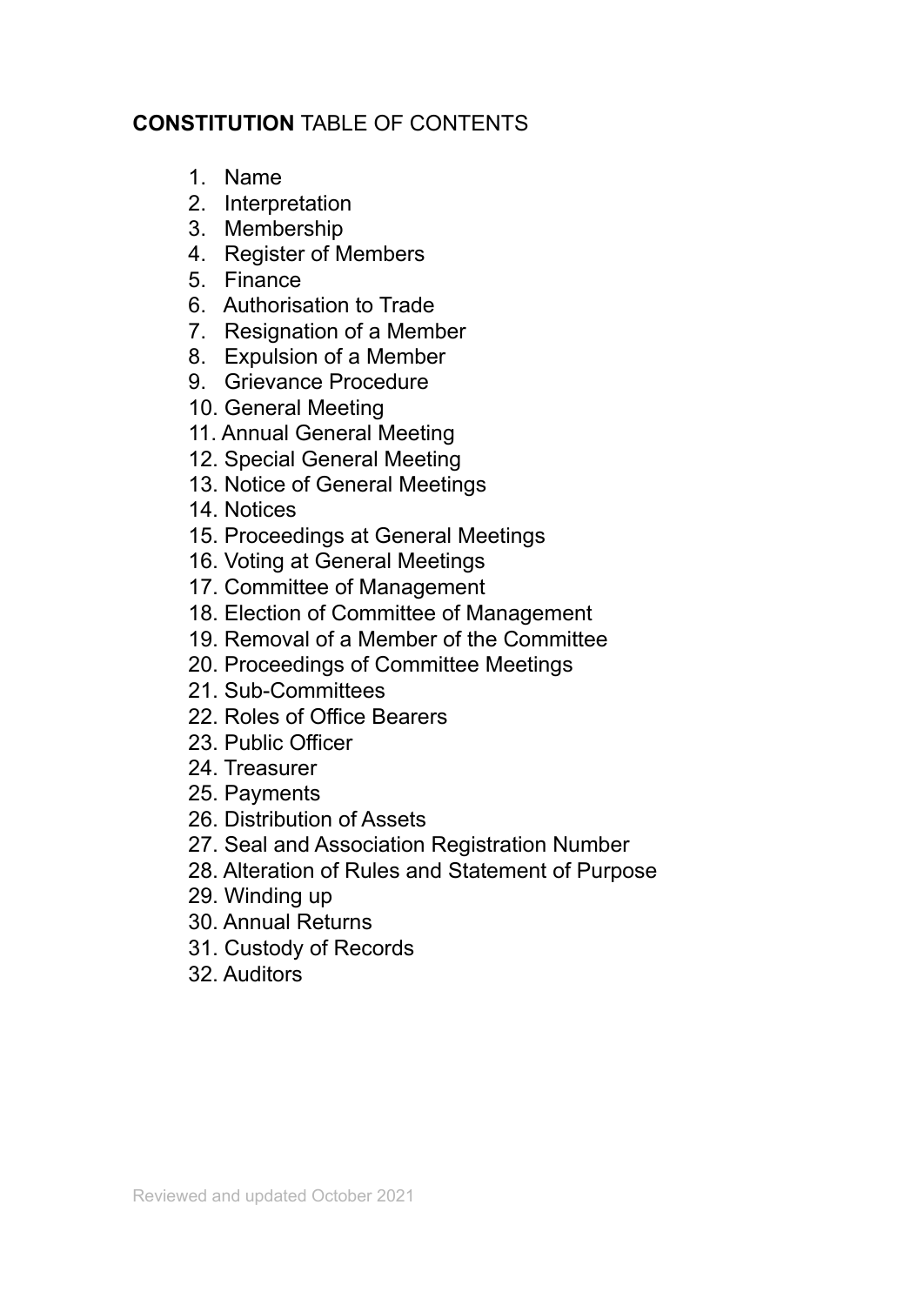## **STATEMENT OF PURPOSE**

## **FOR**

## **ROLLING HILLS PRESCHOOL INC.**

**As passed at the Annual General Meeting, November 2021**

## **1***.* **The name of the Incorporated Association is***:*

Rolling Hills Preschool Inc.

## **2. The purposes for which the incorporated Association is established are:**

(i) To provide a preschool program and/or other children's services which will function in accordance with the guidelines and requirements of the Department of Human Services or such other government authority or department as from time to time carries out those functions.

(ii) To take over the funds and other assets and liabilities of the present Association(s) known as Rolling Hills Preschool Inc. solely for the intention of carrying out the above mentioned purposes and not otherwise.

(iii) The predominant purpose of this Association is charitable. No individual member of the Association will take personal profit merely from membership of the Association.

## **Standard Rules**

## *1. Name*

The name of the Association is Rolling Hills Preschool Inc.

## *2. Interpretation*

2.1 In these Rules unless the contrary intention appears:

**'Association'** means Rolling Hills Preschool Incorporated. **'Department'** means the Department of Human Services or such other government department or agency as from time to time monitoring the provision of appropriate and quality children's services.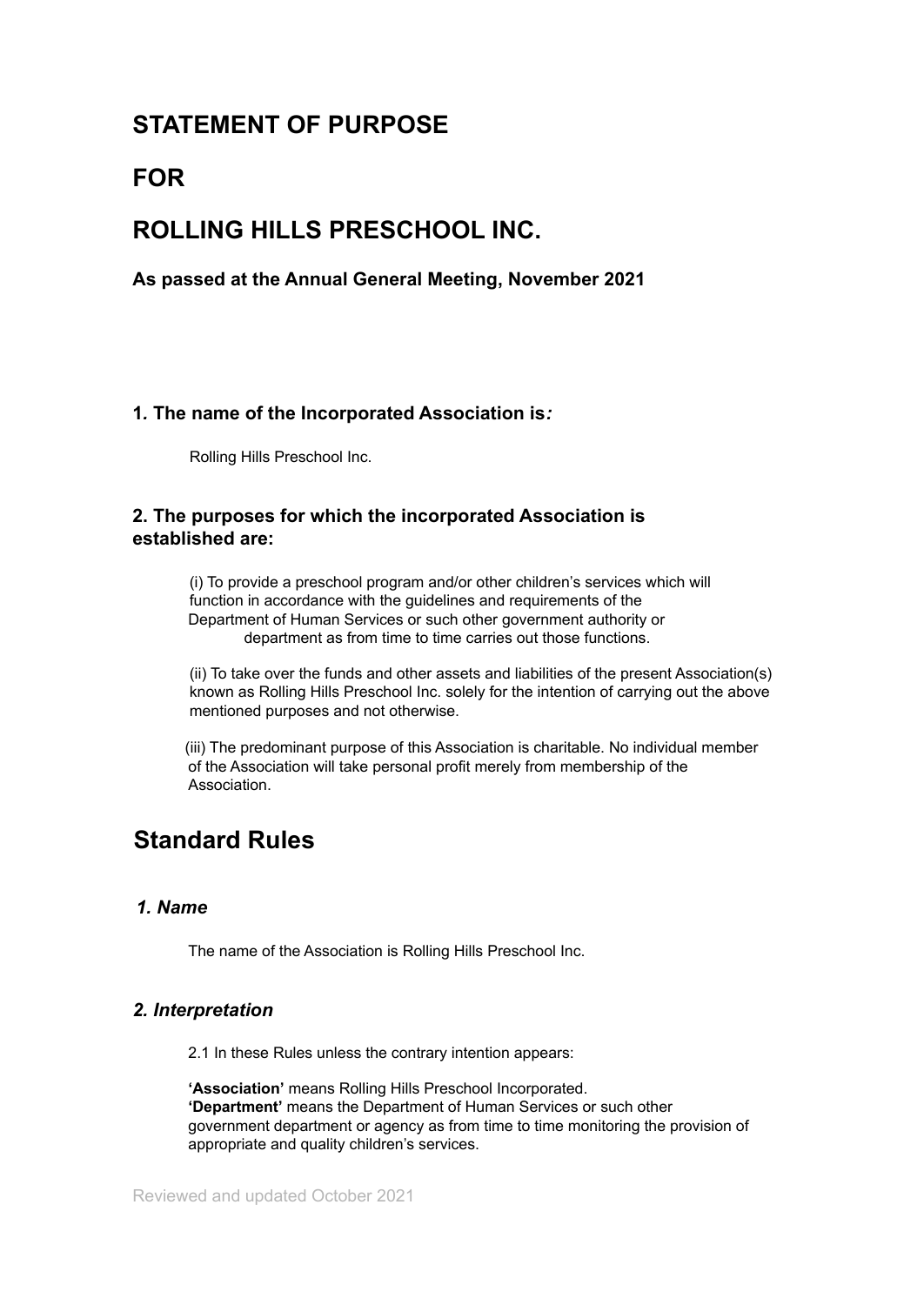**'Committee'** means the Committee of Management of the Association elected in accordance with these Rules.

**'Fee'** means any monies payable by members of the Association, including child attendance fees and annual or joining subscriptions.

**'Financial year'** means the year ending on 30 September.

**'General Meeting'** means a general meeting of members convened in accordance with these Rules.

**'Member'** means a member of the Association.

**'The Act'** means the Associations Incorporation Act 1981.

**'The Regulations'** means the Regulations under the Act.

**'Relevant documents'** means records or other documents, however compiled, recorded or stored, that relate to the incorporation and management of an incorporated association, including membership records, accounts, accounting records and documents relating to transactions, dealings, business or property of the Association.

2.2 The Public Officer shall be the Secretary of the Association elected in accordance with these Rules or such other person as appointed by the Committee.

2.3 Words or expressions contained in these Rules shall be interpreted in accordance with the provisions of the *Interpretation of Legislation Act 1984* and the Act as in force from time to time.

#### *3. Membership*

The members of the Association shall comprise:

(a) the parents or legal guardians of the children attending the children's service managed by the Association or on the waiting list; and

(b) any interested citizen approved by the Committee of Management who pays an annual subscription of not less than one dollar and is approved for membership by the Committee for the current financial year. Renewal of this membership is at the discretion of the Committee. This annual subscription and entrance fees if any may be set by the committee at an committee meeting (Refer to note 2)

### *4. Register of Members*

The Enrolment Officer (or in the absence of an Enrolment Officer, the Secretary ) shall keep and maintain a register of members in which shall be entered the full name, address and date of entry of the name of each member. At the written request of a member a list of member names shall be available for inspection from the Public Officer. However, further details shall only be made available at the discretion of the Committee.

#### *5. Finance*

Finance shall be obtained from any fees, endowments, grants, public subscriptions, voluntary contributions, and fund raising efforts.

## *6. Authorisation to Trade*

The Association is authorised to trade in accordance with Section 51(4) of the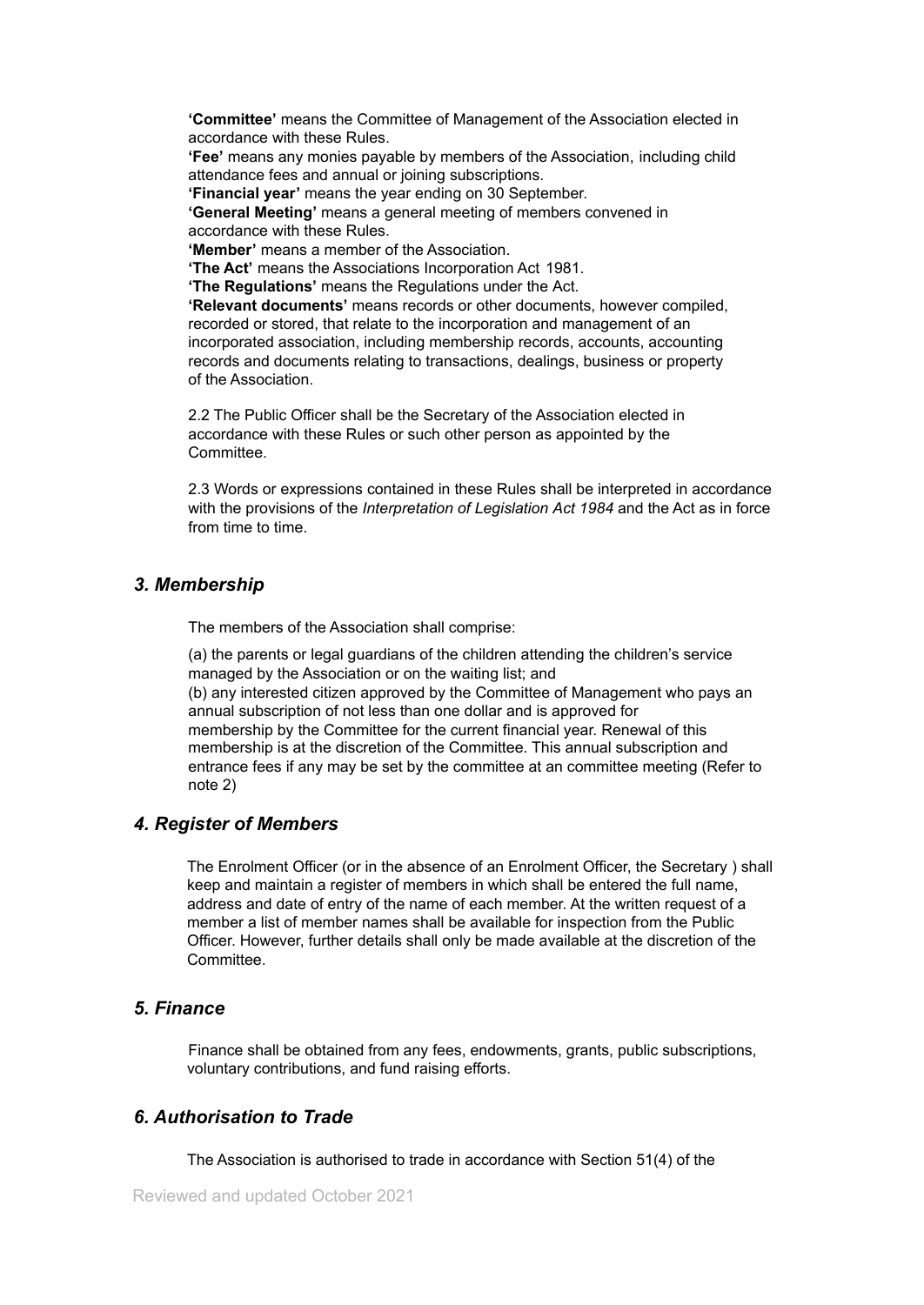*Associations Incorporation Act 1981*.

### *7. Resignation of a Member*

7.1 A member of the Association who has paid all fees or other monies due and payable by that person to the Association may resign from the Association by giving two weeks notice in writing to the Secretary of the member's intention to resign. Upon the expiration of that period of notice, the member shall cease to be a member.

7.2 Upon the expiration of a notice given under Rule 7.1, the Enrolment Officer (or Secretary) shall make in the register of members an entry recording the date on which the member, by whom the notice was given, ceased to be a member.

7.3 A member of the Association under Rule 3(a) who no longer has a child/children attending the preschool location or on the waiting list and who has not paid the annual subscription within one month following the annual general meeting shall be deemed to have resigned and the Enrolment Officer (or Secretary) shall make in the register of members an entry recording the date in which the member has ceased to be a member.

7.4 A member of the Association under Rule 3(b) who has not paid the annual subscription within one month following the annual meeting shall be deemed to have resigned and the Enrolment Officer (or Secretary) shall make in the register of members an entry recording the date on which the member has ceased to be a member.

## *8. Expulsion of a Member*

8.1 Subject to these Rules, the Committee may by resolution:

(a) expel a member from the Association;

(b) suspend a member from membership of the Association for a specified period; or

(c) fine a member in accordance with the regulations not more than twenty dollars, if the Committee is of the opinion that the member has refused or neglected to comply with these Rules, or has been guilty of conduct that is unbecoming of a member or prejudicial to the interests of the Association.

8.2 Upon the passing of a resolution by the Committee under Rule 8.1, the Secretary shall, as soon as is practicable, ensure that the member is served with a notice in writing:

(a) setting out the resolution of the Committee and the grounds on which it is based;

(b) stating that the member may address the Committee at a meeting to be held not earlier than fourteen and not later than 28 days after service of the notice; (c) stating the date, place and time of that meeting; and

(d) informing the member that they may do one or more of the following: (i) attend that meeting;

(ii) give the Committee before the date of that meeting a written statement seeking the revocation of the resolution;

(iii) not later than twenty-four hours before the date of the meeting, lodge with the Secretary a notice to the effect that the member wishes to

appeal to the Association in a general meeting against the resolution.

8.3 A resolution of the Committee under Rule 8.1 does not take effect unless: (a) the Committee, at a meeting held not earlier than fourteen and not later than 28 days after the service on the member of a notice under Rule 8.2, confirms the resolution in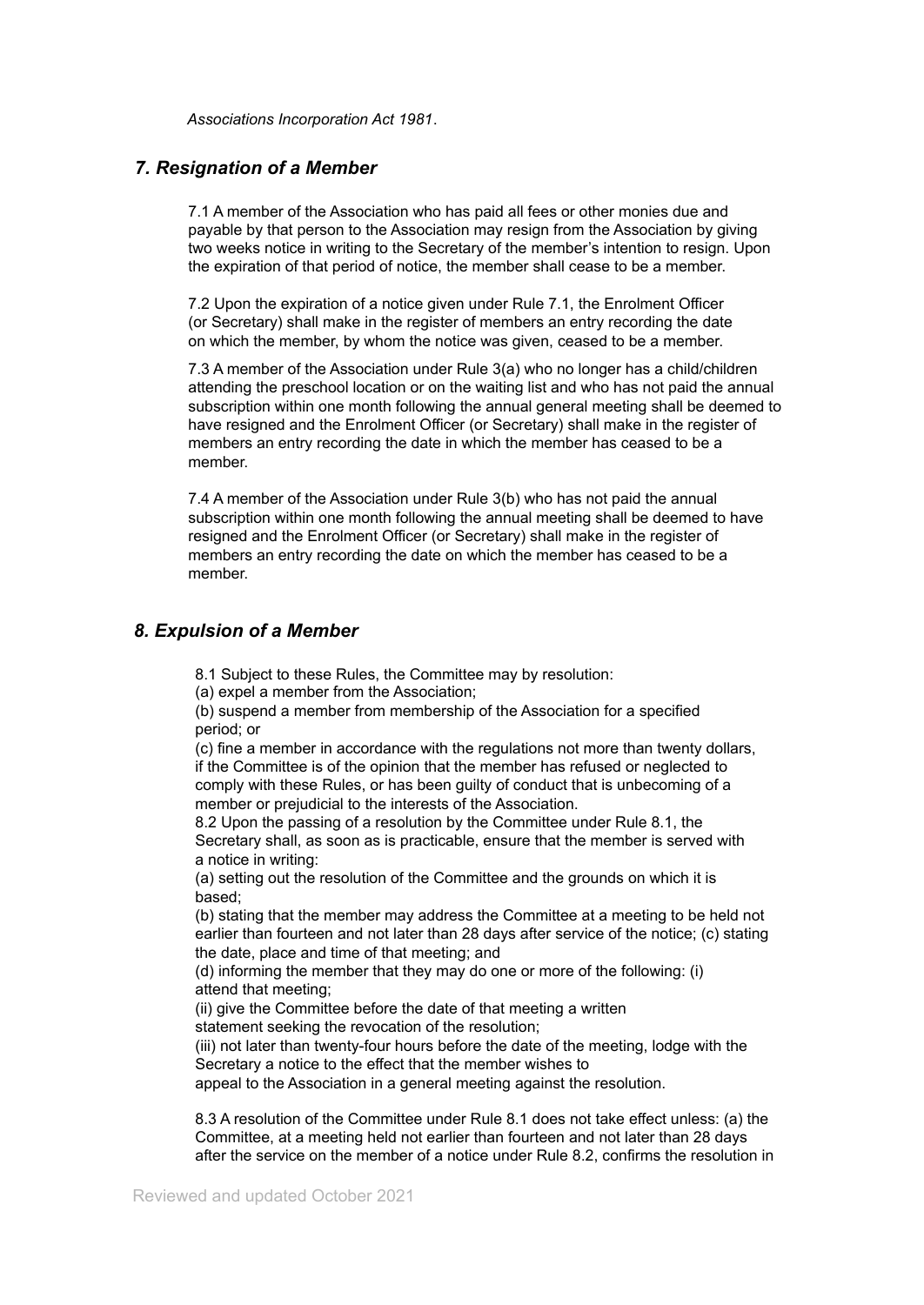accordance with this clause; and

(b) the Association confirms the resolution in accordance with this clause, in cases in which the member exercises a right of appeal to the Association under this clause.

8.4 At a meeting of the Committee held in accordance with Rule 8.3, the Committee shall: (a) give to the member an opportunity to be heard;

(b) give consideration to any written statement submitted by the member; and (c) determine by resolution whether to confirm or to revoke the resolution.

8.5 Upon receipt by the Secretary of a member's notice under Rule 8.2(d)(iii), the Secretary shall notify the Committee. The Committee shall convene a general meeting of the Association to be held within 28 days after the date on which the Secretary receives the notice.

8.6 At a general meeting of the Association convened under Rule 8.5: (a) no business other than the question of the appeal shall be transacted; (b) the Committee may place before the meeting details of the grounds for the resolution and the reasons for the passing of the resolution; (c) the member shall be given an opportunity to be heard; and

(d) the members present shall vote by secret ballot on the question of whether the resolution should be confirmed or revoked.

8.7 If at the general meeting:

(a) a minimum of two-thirds of the members vote in person in favour of the confirmation of the resolution, the resolution is confirmed; and (b) in any other case, the resolution is revoked.

### *9 Grievance Procedure*

9.1 Objective:

The objective of the Grievance Procedure is to resolve any disputes under the Rules between:

(a) a member and another member, or

(b) a member and the incorporated association.

9.2 Grievance Sub Committee:

A Grievance Sub Committee will be established to investigate and facilitate the resolution of any disputes of the nature described above. The Grievance Sub Committee shall comprise three persons drawn from the Committee of which one will be the President. The Committee may change the composition of the Sub Committee at any time provided the Sub Committee remains constituted by Committee members.

9.3 A Grievance Officer will be appointed from the Grievance Sub Committee. The role of the Grievance Officer is to receive any grievances submitted to the Committee and to ensure the Procedure described below is carried out.

#### 9.4 Procedure:

A member may initiate a grievance in respect of a dispute of a type described above by reducing the grievance to writing and lodging it with the Grievance Officer.

Upon receipt of the grievance, the Grievance Officer must call a meeting of the Grievance Sub Committee within 14 days.

Prior to the meeting the Grievance Officer must investigate the grievance including interviewing any persons whom may be the subject of the grievance or have some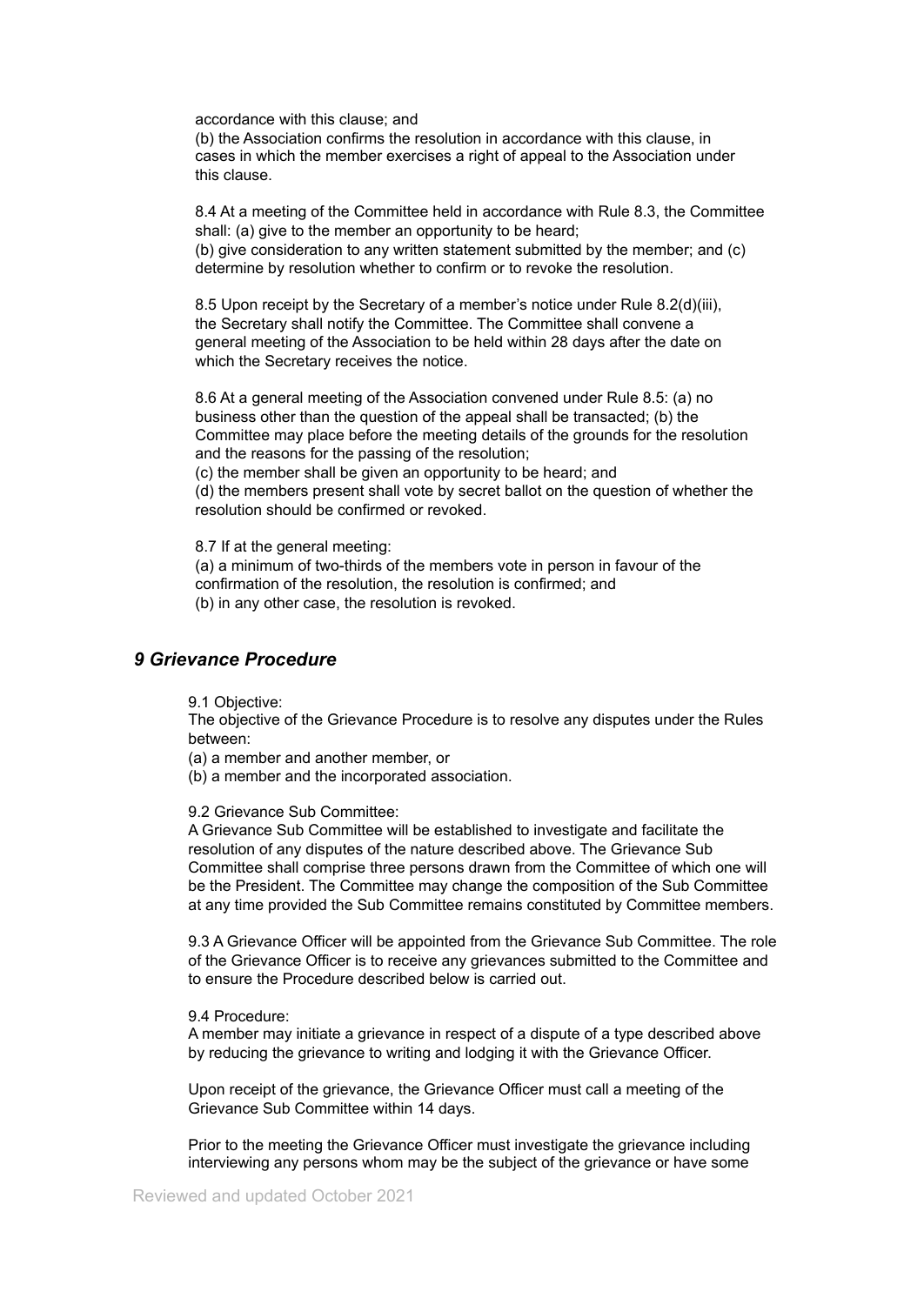knowledge relevant to it.

The Grievance Sub Committee must offer the member who lodged the grievance and any member who may be the subject of the grievance, an opportunity to be heard and to submit any other matters relevant to it.

The parties to the dispute must meet and discuss the matter in dispute, and, if possible, resolve the dispute within 14 days after the dispute comes to the attention of all the parties.

If the parties are unable to resolve the dispute at the meeting, or if the party fails to attend that meeting, then the parties must, within 10 days, hold a meeting in the presence of a mediator. The mediator must be a person chosen by agreement between the parties.

The Grievance Sub Committee must decide whether any action under the Rules or otherwise should be taken arising from the grievance and advise the Committee of such action.

The Committee at the next scheduled meeting, may confirm, modify, or reject the decision of the Grievance Sub Committee. The decision of the Committee will be final.

All parties to the dispute including the member who lodged the grievance must be advised in writing of the Committee's decision.

#### 9.5 Proviso:

This Procedure is not intended to alter a member's right arising out of any other Rules under the Constitution.

#### *10. General Meeting*

All general meetings other than the annual general meeting shall be called special general meetings.

## *11. Annual General Meeting*

11.1 The Association shall in each calendar year convene an annual general meeting of its members at a date and time determined by the Committee.

11.2 The annual general meeting shall be held within the five months following the end of the financial year.

11.3 The annual general meeting shall be specified as such in the notice convening it.

11.4 The ordinary business of the annual general meeting shall be:

(a) to confirm the minutes of the last preceding annual general meeting and of any general meeting held since that meeting;

(b) to receive from the Committee written reports upon the activities and operations of the Association during the last preceding financial year;

(c) to receive and consider the statement submitted by the Association in accordance with section 30(3) of the Act. This statement contains particulars of the Association's income and expenditure; assets and liabilities;

mortgages, charges and securities; and trusts. The statement must give a true and fair view of the financial position of the incorporated association during and at the end of its last financial year, and be accompanied by the auditor's report referred to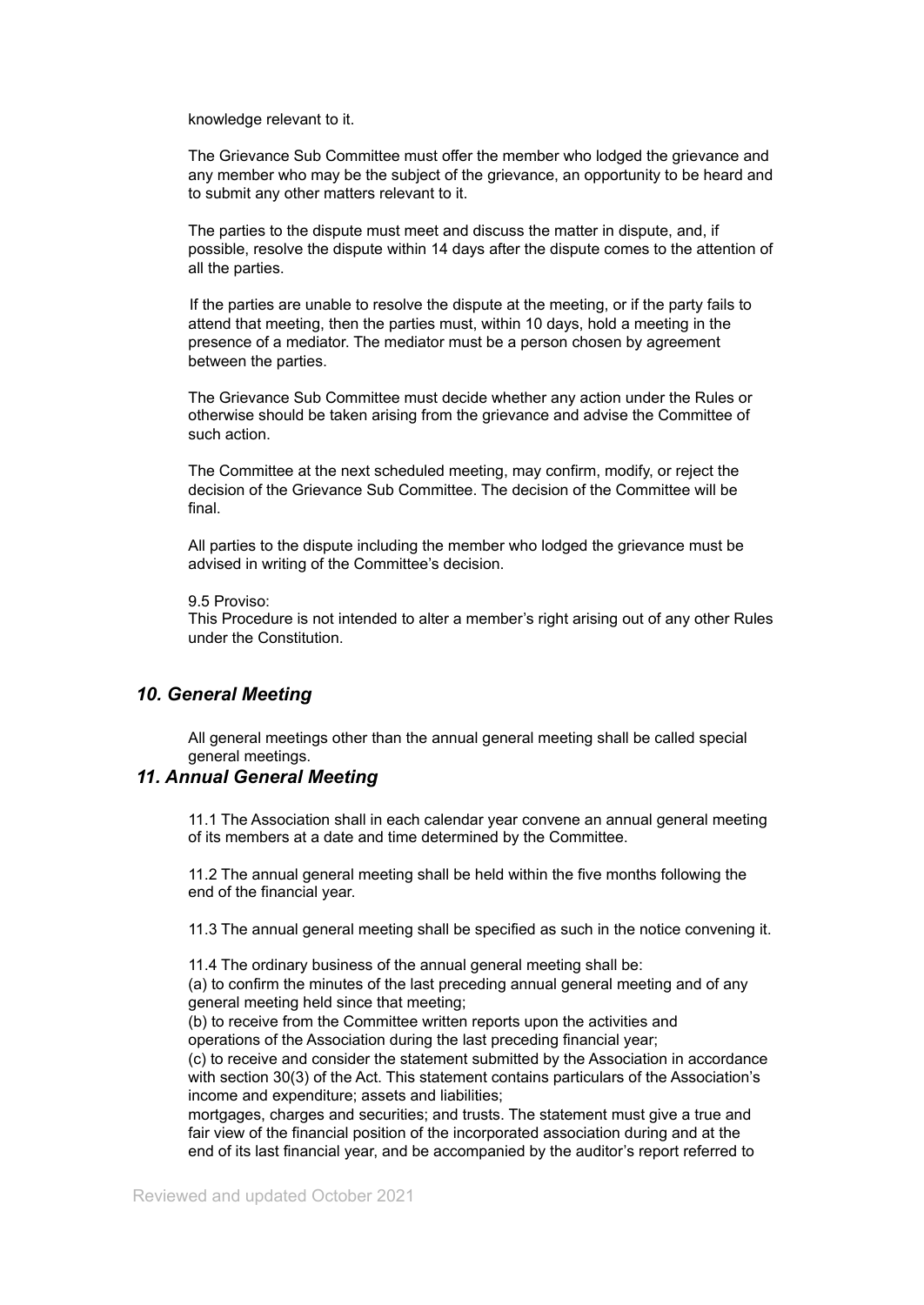in Rule 32.5. (d) to elect members of the Committee.

(e) to confirm the Public Officer (usually the Secretary).

11.5 The annual general meeting may transact special business of which notice is given in accordance with Rule 13.

11.6 The annual general meeting shall be in addition to any other general meetings that may be held in the same year.

11.7 Ten members (Refer to Note 3) personally present, being members entitled to vote at a general meeting as defined by Rule 16.7, constitute a quorum for the transaction of business at the annual general meeting.

## *12. Special General Meeting*

12.1 The Committee may, whenever it thinks fit, convene a special general meeting of the Association.

12.2 The Committee shall, on the requisition in writing of ten members, convene a special general meeting of the Association.

- 12.3 The request for a special general meeting must:
- (a) state the objectives of the meeting; and
- (b) be signed by the members requesting the meeting; and
- (c) be sent to the address of the Secretary.

12.4 If the Committee does not cause a special general meeting to be held within one month after the date on which the requisition is sent to the address of the Secretary, the members making the requisition, or any of them, may convene a special general meeting to be held not later than three months after that date.

12.5 A special general meeting convened by members in accordance with Rule 12.4 shall be convened in the same manner as nearly as possible as that in which those meetings are convened by the Committee. The Association shall refund all reasonable expenses incurred in convening the meeting to the persons incurring the expenses.

## *13. Notice of General Meetings*

13.1 All annual general and special general meetings of the Association shall be advertised by the Secretary at least 21 days before the date fixed for holding such meeting. Advertisement/notice shall be in a newspaper circulating generally in the district and/or by any other appropriate means. The advertisement/notice shall state the place, date, and time of the meeting and the nature of the business to be transacted at the meeting.

13.2 No business other than that set out in the advertisement/notice convening the meeting shall be transacted at the meeting.

13.3 A member desiring to bring any business before a meeting may give notice of that business in writing to the Secretary, who shall include that business in the advertisement/notice calling the next general meeting after the receipt of the notice.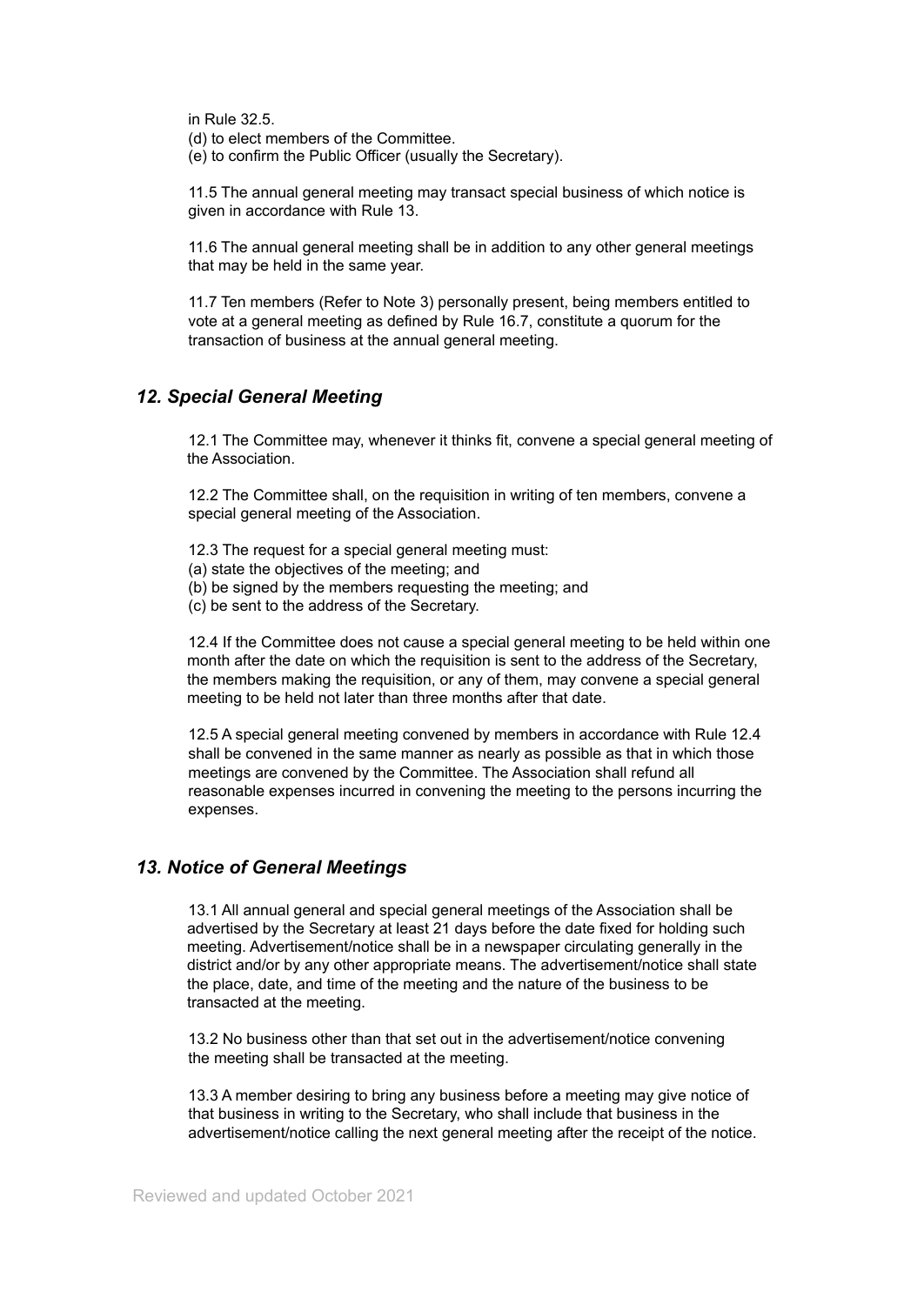#### *14. Notices*

14.1 With the exception of the provisions of Rule 13.1 and Rule 20.9, all notices shall be served by or on behalf of the Association upon any member either personally, via the families allocated pigeon holes located at the Preschool or by sending it by post to the member at their address as shown in the register of members.

14.2 In the case of a document being properly addressed, pre-paid and posted to a person as a letter, the document shall, unless the contrary is proved, be deemed to have been given to the person at the time at which the letter would have been delivered in the ordinary course of post.

#### *15. Proceedings at General Meetings*

15.1 All business that is transacted at either a special general meeting or the annual general meeting, with the exception of business specifically referred to in these Rules as being the ordinary business of the annual general meeting, shall be deemed to be special business. This business shall be made known to members as such, in accordance with Rule 13.

15.2 No item of business shall be transacted at a general meeting unless a quorum of members entitled under these Rules to vote is present during the time when the meeting is considering that item.

15.3 Eight members (refer to Note 3) personally present, being members entitled under Rule 16.7 to vote at a general meeting, constitute a quorum for the transaction of the business of a general meeting.

15.4 If within half an hour after the appointed time for the commencement of a general meeting a quorum is not present, the meeting will not continue at that date, time and place. If the meeting was convened upon the requisition of members, it shall be dissolved. In any other case the meeting shall stand adjourned to the same day in the next week at the same time and (unless another place is specified by the Chairperson at the time of the adjournment, or by written notice to members given before the day to which the meeting is adjourned) at the same place. If at the adjourned meeting a quorum is not present within half an hour after the time appointed for the commencement of the meeting, the members present (being not less than seven) shall constitute a quorum.

15.5 The President, or in their absence, the Vice President, shall preside as Chairperson at each general meeting of the Association.

15.6 If the President and the Vice President are absent from a general meeting, the members present shall elect one of their number to preside as Chairperson at the meeting.

15.7 The Chairperson of the general meeting at which a quorum is present may, with the consent of the meeting, adjourn the meeting from time to time and place to place, but no business shall be transacted at an adjourned meeting other than the business left unfinished at the meeting at which the adjournment took place.

15.8 In the case of Rules 15.4 and 15.7*,* it is not necessary to give notice of an adjournment or of the business to be transacted at an adjourned meeting. However, if the meeting is adjourned for 14 days or more, a like notice of the adjourned meeting shall be given as in the case of the general meeting.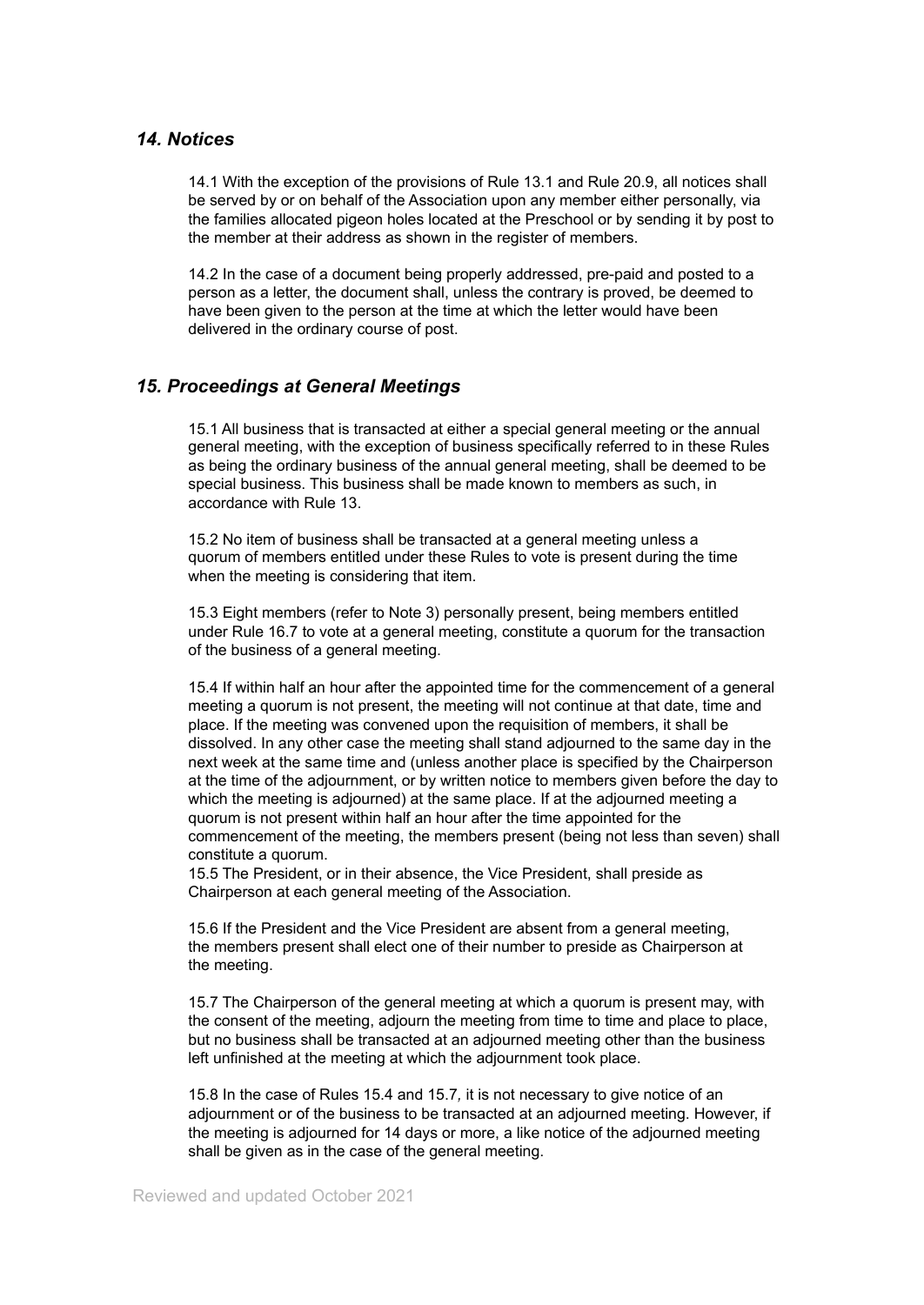## *16. Voting at General Meetings*

16.1 A question arising at a general meeting of the Association shall be determined by a resolution being moved and seconded by members of the Association, then on a show of hands, unless a poll is demanded. A poll may be demanded either before or on the declaration of the show of hands. A declaration by the Chairperson that a resolution has, on a show of hands, been:

(a) carried by a particular majority;

(b) carried unanimously; or

(c) lost,

and an entry made to that effect in the Minute Book of the Association, is evidence of the resolution. Proof of the number or proportion of the votes recorded in favour or against the resolution is not needed.

16.2 Upon any question arising at a general meeting of the Association, each member has one vote only.

16.3 All votes shall be given personally. There shall be no votes cast by proxy at any general meeting of the Association.

16.4 In the case of equality in the voting on a question, the Chairperson of the meeting is entitled to exercise second or casting vote.

16.5 If at a meeting a poll on any question is demanded by not less than three members, it shall be taken at that meeting in such manner as the Chairperson may direct. The resolution of the poll shall be deemed to be a resolution of the meeting on that question.

16.6 A poll that is demanded on the election of a Chairperson or on a question of an adjournment shall be taken forthwith and a poll that is demanded on any other question shall be taken at such time before the close of the meeting as the Chairperson may direct.

16.7 A member is not entitled to vote at any general meeting unless all monies due and payable by that person to the Association have been paid, other than the amount of the annual subscription payable in respect of the current financial year.

## *17. Committee of Management*

17.1 A Committee of Management elected in accordance with these Rules shall manage the affairs of the Association.

17.2 The Committee:

(a) shall control and manage the business and affairs of the Association; (b) may, subject to these Rules, the Regulations and the Act, exercise all the powers and functions available to the Association with the exception of those powers and functions that are required by these Rules to be exercised by general meetings of members of the Association;

(c) has power, subject to these Rules, the Regulations and the Act, to perform all such acts and things that appear to the Committee to be essential for the proper management of the business and affairs of the Association; and

(d) shall prepare an annual report containing an account of the activities and operations of the Association during the financial year. This report shall be submitted in writing to the annual general meeting.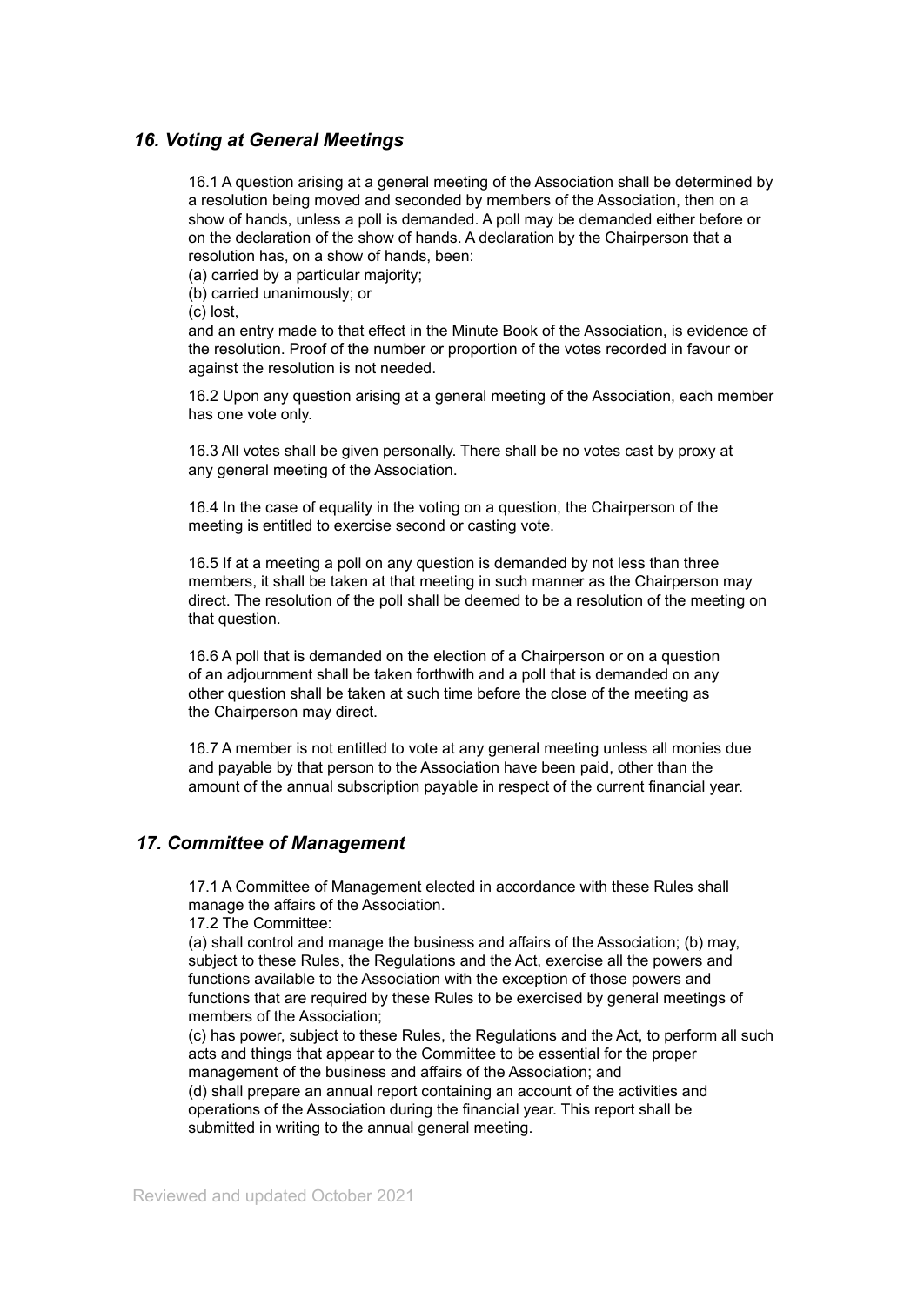#### 17.3 The Committee of Management shall consist of

- a) a President; (Executive)
- b) a Vice President; (Executive)
- c) a Treasurer; (Executive)
- d) a Secretary; (Executive)
- e) an Enrolment Officer (Executive)
- f) a Fees Officer (Executive)
- g) a Fundraising Coordinator
- h) a Maintenance Officer
- i) and additional ordinary members as necessary.
- j)

NOTE: Roles and responsibilities may be shared by two nominees if agreed and voted in acceptance at the AGM - or by current Executive Committee approval.

Rule 2.2 refers to the appointment of a Public Officer.

17.4 Each officer of the Association shall hold office until the annual general meeting next after the date of his or her election but is eligible for re-election. Office bearers may hold the same Office for no more than two consecutive years, ordinary members for no more than five consecutive years or at the discretion of the Committee.

17.5 A member or former member of the Committee of an Incorporated Association must not knowingly or recklessly make improper use of: (a) his or her position in the Incorporated Association; or (b) information acquired by virtue of his or her position;

to gain, directly or indirectly, any financial benefit or material advantage for himself or herself or for any other person, or to cause a detriment to the Incorporated Association.

17.6 No member of the Committee shall be appointed to or retain any paid office of the Association while that person is a member of the Committee. This Rule shall not apply in respect of a situation where the services of a relief staff member cannot be immediately obtained and a suitably qualified/police checked member of the Committee is appointed to that position for temporary relief purposes (refer to Note 4).

17.7 For the purposes of Rule 17(6) "temporary relief" shall mean an appointment not exceeding a maximum of six consecutive sessions at a time. Appointment of a member of the Committee beyond six consecutive sessions will require that member to resign from the Committee, (refer to Note 4).

17.8 No member of the Committee shall directly or indirectly supply goods or services to the Association in the case of such goods or services being satisfactorily obtained elsewhere locally.

17.9 Any member of the Committee who has a financial interest in any contract or arrangement made or proposed to be made with the Association shall disclose their interest to the Committee and in the financial statements submitted to the next annual general meeting. This shall be done at the first meeting of the Committee at which the contract or arrangement is first taken into consideration, if that member's interest then exists. In any other case, the member shall disclose the interest at the first meeting of the Committee after the acquisition of that member's interest. If the member becomes interested in a contract or arrangement after it is made or entered into, the member shall disclose their interest at the first meeting after the member becomes interested.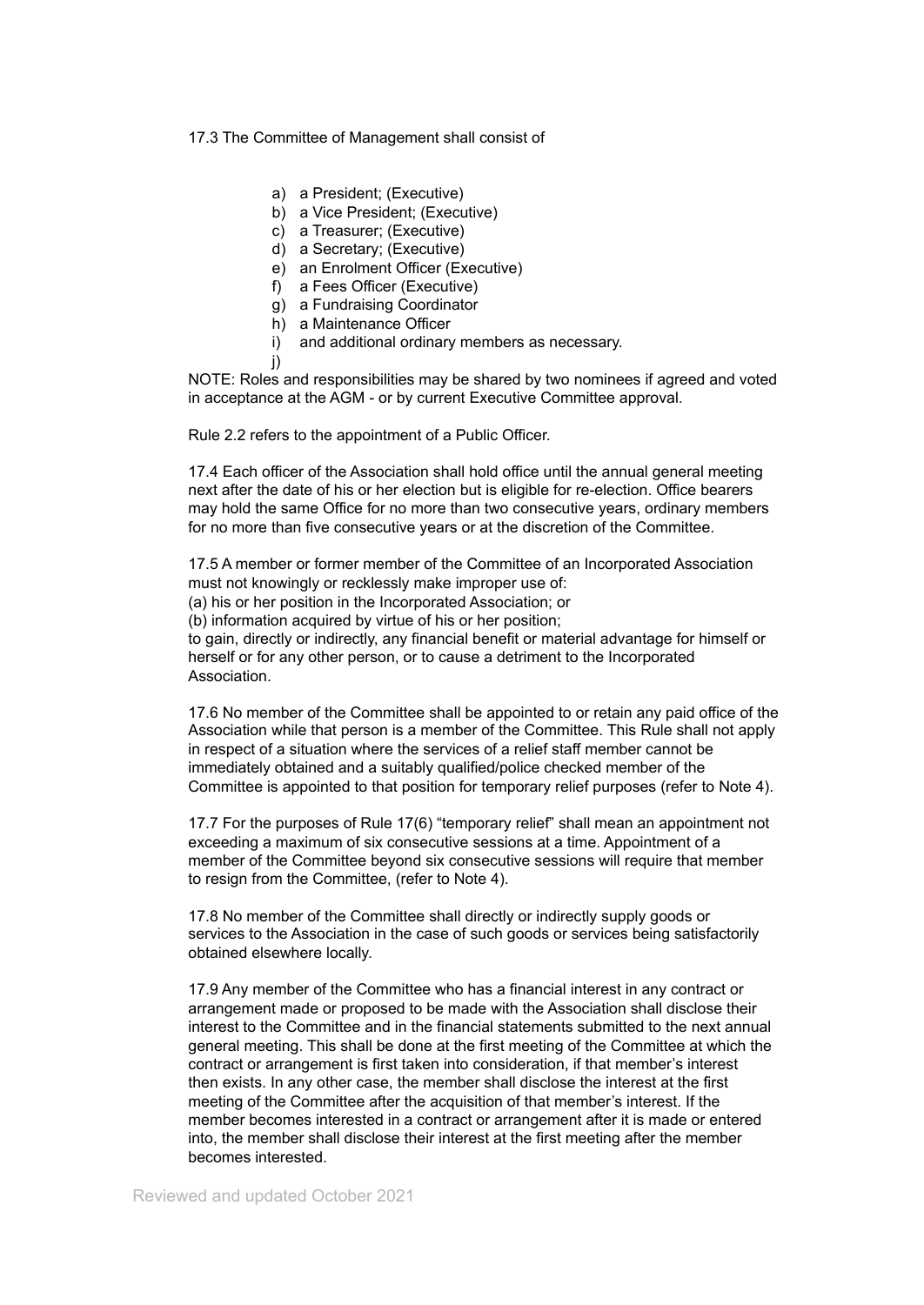17.10 Failure of a member to reveal a financial interest in any contract or arrangement with the Association may result in the implementation of Rule 8.1 by the Committee. No member of the Committee shall vote on any contract or arrangement in which they are interested. If the member does so vote, that person's vote shall not be counted.

## *18. Election of Committee of Management*

18.1 All members of the Committee shall be elected at the annual general meeting. They shall be elected for a period of one year and shall retire at the annual general meeting next following. However, members shall be eligible for re-election.

18.2 Nominations of candidates for election as members of the Committee shall be: (a) made in writing, (signed by two members of the Association) and accompanied by the written consent of the candidate (which may be endorsed on the form of nomination); and

(b) delivered to the Secretary of the Association prior to or on the date fixed for the holding of the annual general meeting.

18.3 If the number of nominations for a specific office exceeds one, a ballot shall be held.

18.4 The ballot for the election of officers and ordinary members of the Committee shall be conducted at the annual general meeting in a systematic and proper manner, as directed by the Committee.

18.5 A nomination of a candidate for election under this Rule is still valid if that candidate has been nominated for another office at the same election. However, that candidate is only eligible to hold one office, and must choose or be assigned to one or another of the offices, as directed by the Committee.

18.6 For the purposes of these Rules, the office of a member of the Committee becomes vacant if that member:

- (a) ceases to be a member of the Association;
- (b) becomes an insolvent under administration within the meaning of the Corporations Law;

(c) resigns their office by notice in writing given to the Secretary; or (d) is absent for three consecutive meetings without acceptable reason or leave of absence; and every such vacancy shall be deemed a casual vacancy.

18.7 In the event of a casual vacancy occurring during the year, the Committee shall have the power to appoint a new member from the members of the Association. Any person so appointed shall hold office until the next annual general meeting only, but shall be eligible for election to that office at that time.

## *19. Removal of a Member of the Committee*

19.1 The Association in general meeting may by resolution remove any member of the Committee before the expiration of the member's term of office. In this situation, the Association may appoint another member in that person's stead, to hold office until the expiration of the term of the first-mentioned member.

19.2 A Committee member to whom a proposed resolution refers in Rule 19.1 may choose to make representations in writing to the Secretary or President of the Association (not exceeding a reasonable length), and may request that these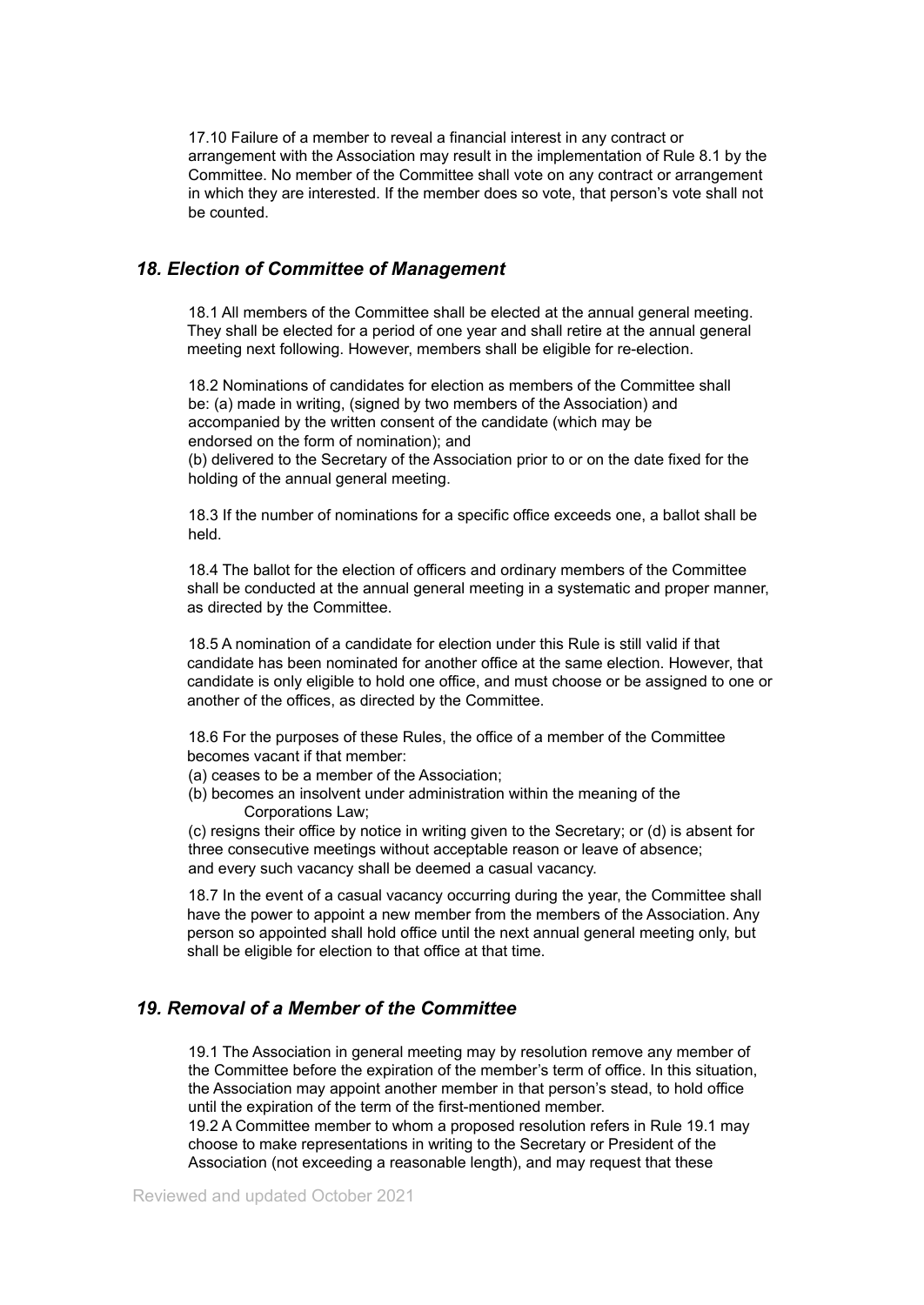representations be brought to the attention of the members of the Association. In this case, the Secretary or the President shall send a copy of the representations to each member of the Association. If the representations are not so sent, the member may require that they be read out at the meeting.

## *20. Proceedings of Committee Meetings*

20.1 The Committee shall meet at least once each calendar month taking into consideration school holiday periods, at the Preschool location or at a place otherwise determined by the Committee.

20.2 Special meetings of the Committee may be convened by the President or by any four of the members of the Committee. If deemed necessary these meetings may occur with 24 hours' notice if a quorum is present.

20.3 Notice shall be given to members of the Committee of any special meeting, specifying the general nature of the business to be transacted. No other business shall be transacted at the special meeting.

20.4 Any 4 members of the Committee constitute a quorum (refer to Note 3) for the transaction of the business of a meeting of the Committee. Subject to this, the Committee may act regardless of any vacancy on the Committee.

20.5 No business shall be transacted unless a quorum is present. If within half an hour of the time appointed for the monthly Committee meeting a quorum is not present, the meeting shall be adjourned to the same place and at the same hour of the same day in the following week. However, in the case of a special meeting lacking sufficient members to form a quorum, the meeting lapses.

#### 20.6 At meetings of the Committee:

(a) the President, or in their absence the Vice President, shall preside; or (b) in the event that the President and the Vice President are absent, one of the remaining members of the Committee shall preside. The members present at the meeting shall choose the presiding member.

20.7 Questions arising at a meeting of the Committee or of any Sub-Committee appointed by the Committee shall be determined on a show of hands, unless a member demands a poll. If a poll is demanded, it shall be taken in a manner determined by the person presiding at the meeting.

20.8 Each member present at a meeting of the Committee or of any Sub-Committee appointed by the Committee (including the person presiding at the meeting) is entitled to one vote. In the event of an equality of votes on any question, the person presiding may exercise a second or casting vote.

20.9 Notice of each Committee meeting shall be given to each member of the Committee, verbally or in written form, at least two days before the date of the meeting.

## *21. Sub-Committees*

21.1 The Committee may appoint Sub-Committees, whose membership shall be drawn from members of the Committee, members of the Association or other interested persons. Sub-Committees may be appointed for staff selection, fund raising, social and any other activity deemed necessary. Members of such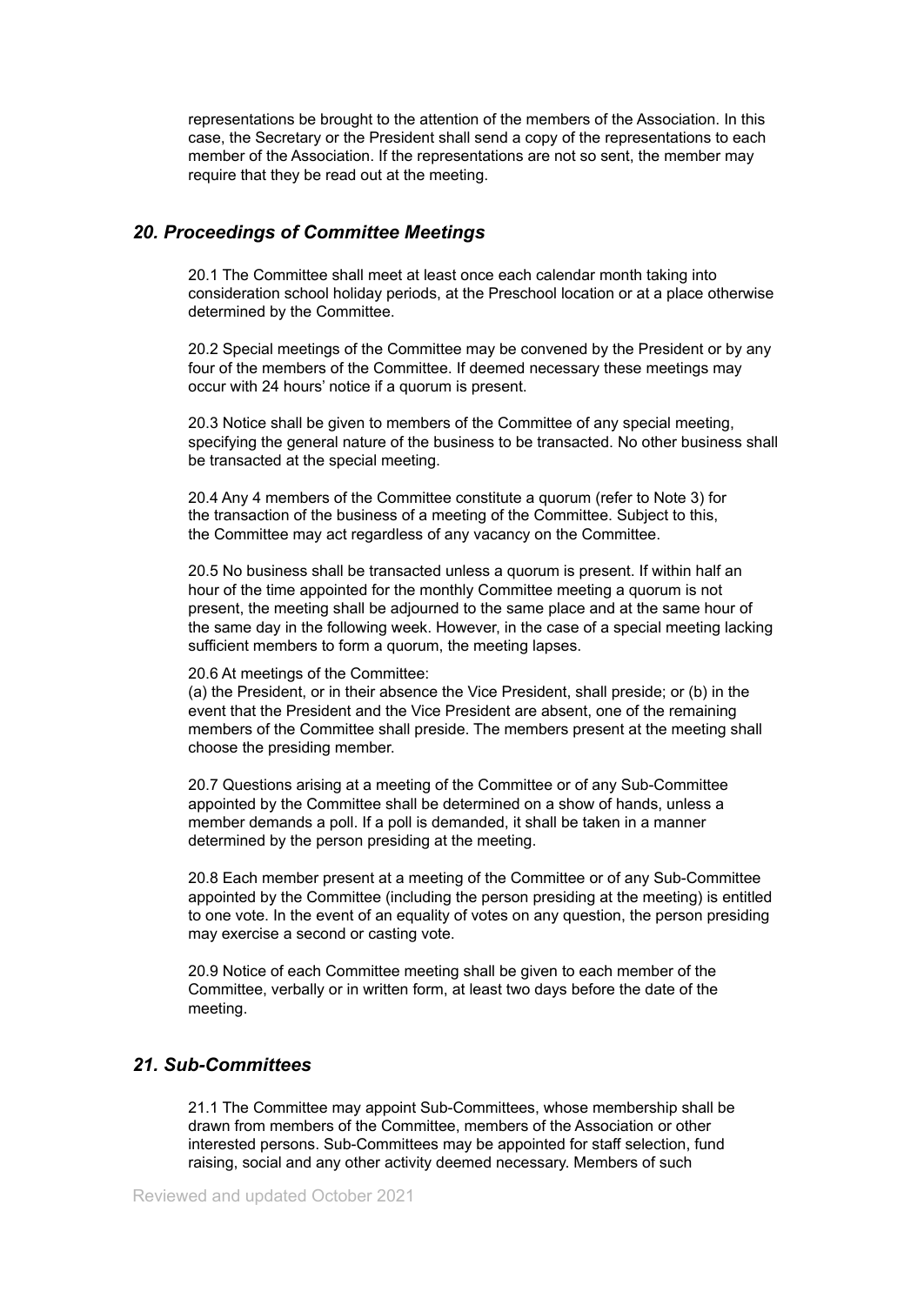sub-committees shall

have voting rights only within the Sub-Committees to which they have been appointed or elected.

21.2 The quorum for meetings of a sub-committee shall be one-third of its members, but no less than two. The Committee will determine the Chairperson and powers of delegation of each Sub Committee.

21.3 The members of the Staffing Sub Committee shall be appointed with the consultation of the current staff members.

## *22. Role of Office Bearers*

22.1 Secretary

The Secretary of the Association shall ensure that:

(a) minutes of the resolutions and proceedings of each general meeting and each committee meeting are kept in books provided for that purpose;

(b) the names of persons present at Committee meetings are recorded; (c)

motions are dealt with as directed;

(d) members are notified of meetings; and

(e) correspondence in and out is recorded.

22.2 President

The role of the President is to:

(a) chair Committee and general meetings;

(b) act as official spokesperson for the Association;

(c) co-ordinate Committee activities;

 $\overrightarrow{a}$ ) ensure that Committee members fulfil their roles:

(e) ensure that there is effective communication between Committee members,

members of the Association and staff; and

(f) any other task deemed by the Committee.

## *23. Public Officer*

The Public Officer of the Association is responsible under the Act and the Regulations for the following:

(a) notifying the Registrar of Incorporated Associations of:

(i) their appointment to the position of Public Officer, within 14 days of the appointment;

(ii) a change of address of the Public Officer, within 14 days;

(iii) any amendments to the Rules or Statement of Purposes of the Association, within one month of the ratification of the proposed

amendments by the Association in a general meeting;

(iv) the passing of a special resolution by the Association regarding the disposal of surplus assets after winding-up in accordance with the

Act, within one month of the passing of the resolution.

(b) applying to the Registrar of Incorporated Associations for approval of any desired change of name, in accordance with the Regulations;

(c) lodging with the Registrar:

(i) the documents required in respect of the annual general meeting, within one month of the date of the meeting (unless further time is granted by the Registrar);

(ii) details about any trust and a copy of any deed or other instrument creating or embodying that trust, upon the Association becoming a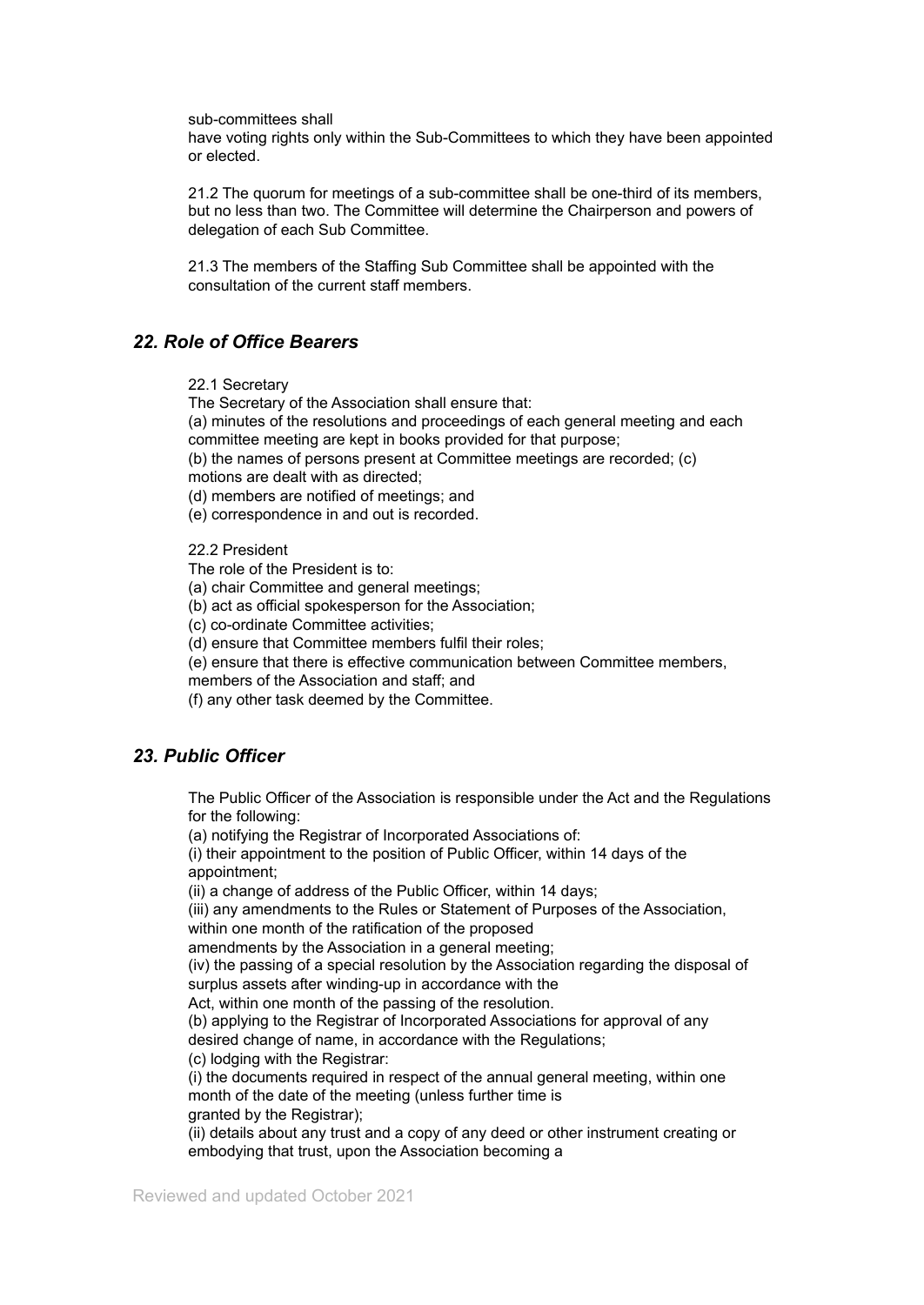trustee of that trust, within 14 days;

(d) producing any book for the Registrar or his/her authorised officer on being required to do so, and telling the Registrar or his/her authorised officer where a book is at the time a request is made;

(e) ensuring that the Registrar or his/her authorised officer is not hindered or obstructed in any way while that person is making an inspection of any part of the Association, in accordance with the Act.

### *24. Treasurer*

24.1 The Treasurer of the Association shall be responsible for:

(a) overseeing the collection and receipt of all monies due to the Association and the issue of official receipts;

(b) the deposit, without delay, of all monies collected and received, to the credit of the Association in a financial institution determined from time to time by the Committee;

(c) the payment of all accounts;

(d a proper record of all receipts and payments;

(e) forwarding of all financial records to the Bookkeeper; and

(e) the submission of a financial report to each monthly Committee meeting.

24.2 The Treasurer shall keep correct accounts and books showing the financial affairs of the Association, with full details of all receipts and expenditure connected with the activities of the Association.

24.3 The accounts and books referred to in Rule 24.2 shall be available for inspection by members upon written request.

24.4 The Treasurer shall engage the services of an independent and appropriately qualified Bookkeeper, with Committee approval and liase with them accordingly to ensure they have all the required and relevant information they need.

## *25. Payments*

25.1 All payments must be made by cheque, electronic funds transfer, or periodic debit and payment shall only be made with the authority of the Committee.

25.2 All cheques, drafts, bills of exchange, promissory notes and other negotiable instruments shall be signed by any two of the following five positions: President, Treasurer, Secretary, Payroll Officer and Vice President, a minimum of four of which will be registered with the financial institution. The payee of all cheques shall be designated before the cheque is signed.

## *26. Distribution of Assets*

26.1 The assets and income of the Association shall be used solely for the objectives and purposes of the Association. No portion shall be distributed directly or indirectly to its members except as bona fide compensation for services rendered or expenses incurred on behalf of the Association.

26.2 The Association shall charge in favour of the Secretary to the Department of Human Services of the State of Victoria all assets it acquires using funds provided by the Department of Human Services of the State of Victoria, and, where there is provision, shall register that charge as provided by law.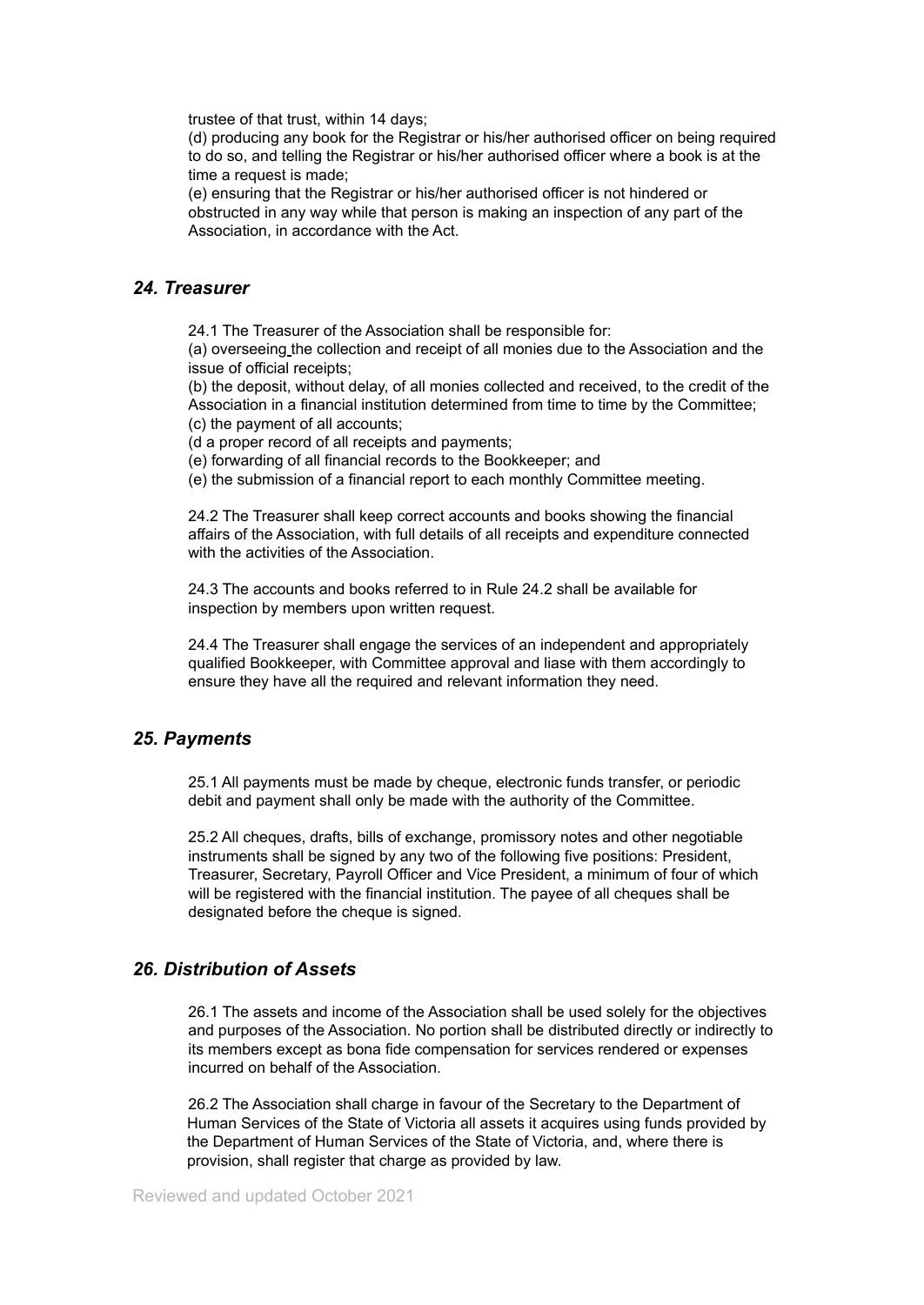## *27. Seal and Association Registration Number*

27.1 The Common Seal of the Association shall be kept in the custody of the Secretary.

27.2 The Common Seal shall not be affixed to any document or instrument except by the authority of the Committee. The affixing of the Common Seal shall be attested to by the signatures of either two, members of the Committee or of one member of the Committee and of the Public Officer of the Association.

27.3 The name of an Incorporated Association must appear in legible characters on its common seal; in all notices, advertisements and official publications of the association; and in all its business documents.

27.4 The registration number of an Incorporated Association specified in its Certificate of Incorporation must appear in legible characters in all notices, advertisements, official publications of the Association and in all its business documents.

## *28. Alteration of Rules and Statement of Purpose*

28.1 Any alterations to these Rules and the Statement of Purpose shall be made in accordance with the Act.

28.2 The Committee shall decide upon any proposed alteration to these Rules and the Statement of Purpose of the Association. Following this, the proposed alterations shall be ratified by the Association in a general meeting and shall be submitted to the Registrar of Incorporated Associations for approval and processing.

28.3 A copy of the approved amended Rules and/or Statement of Purpose of the Association shall be sent to the regional office of the Department, for inclusion on centre records.

28.4 No alteration shall be made to Rule 6 or Rule 29 without the consent of the Minister.

## *29. Winding Up*

29.1 The Association may be wound up voluntarily in accordance with the Act, with the consent of 75% of those present at a special general meeting of members called specifically for that purpose.

29.2 If upon winding up or dissolution of the Association there remains, after payment of all debts and liabilities, any assets or property whatsoever, the remaining assets shall not be paid or distributed to any member of the Association. These assets or properties shall be given or transferred to some other tax exempt organisation that: (a) has objectives and purposes similar to the objectives and purposes of the Association; and

(b) shall prohibit the distribution of its income and property amongst its members to an extent at least as great as that imposed on the Association under these Rules.

Such organisation is to be determined by the members of the Association.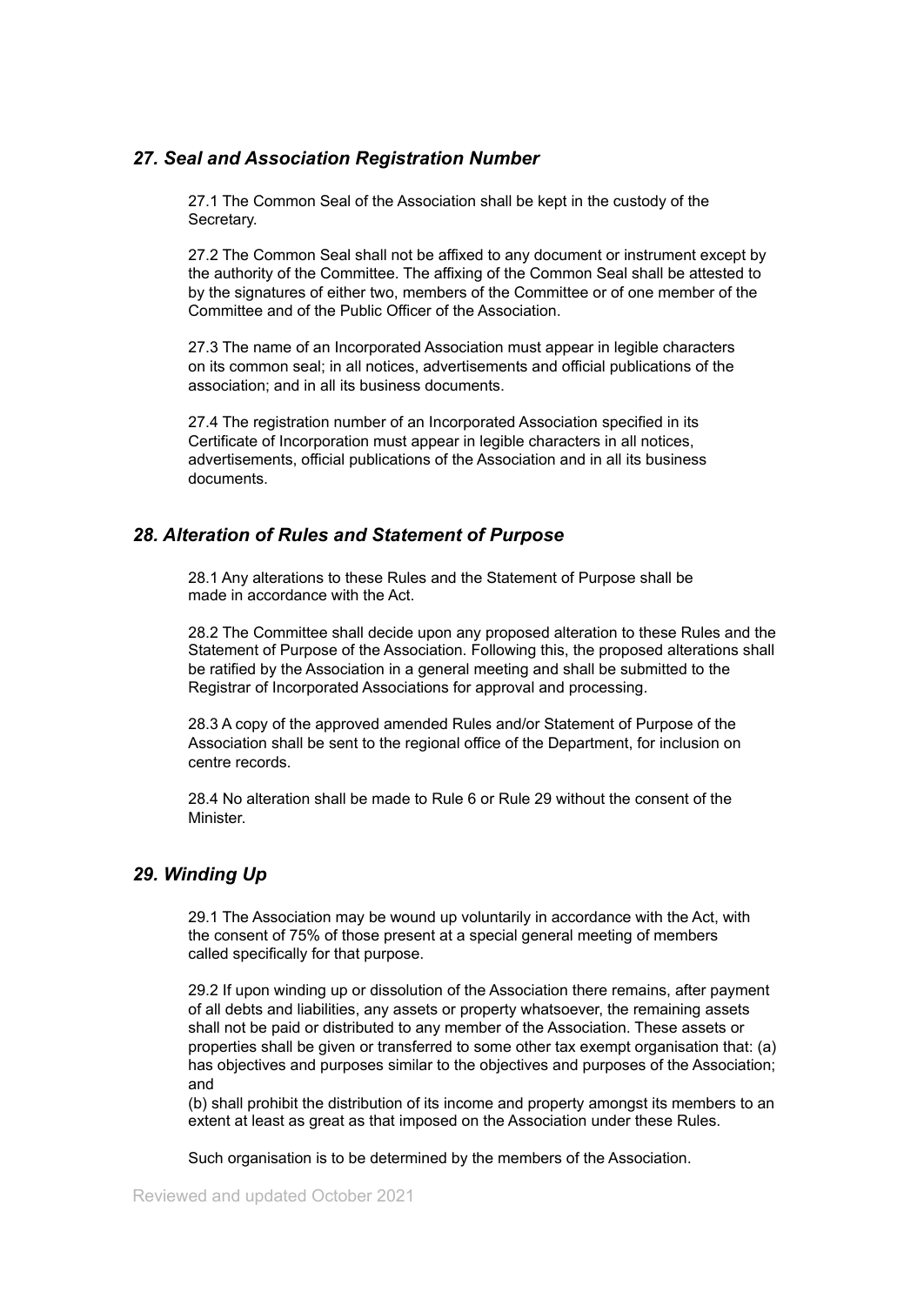29.3 On completion of these actions, a copy of the liquidator's account showing the final distribution of assets and a nil balance is to be forwarded to the Department.

## *30. Annual Returns*

Within one month following the annual general meeting each year, the Association shall give:

(a) a copy of the annual report received under Rules 11.4 (b) and (c) and a list of the names and addresses of the members of the Committee elected under Rule 11.4(d) to the regional Children's Services Adviser, as a representative of the Department; and (b) a copy of the statement received under Rule 11.4 (c) to the Registrar of Incorporated Associations in accordance with the Act.

#### *31. Custody of Records*

31.1 Except as otherwise provided in these Rules, the Secretary shall keep in his/her custody or under his/her control all books, documents and securities of the Association.

31.2 All accounts, books, securities and any other relevant documents of the Association shall be available for inspection free of charge, at the service by any member upon request, with the exception of confidential documents relating to staff, parents and children of the service.

#### *32 Auditor*

32.1 The Committee of Management may choose to elect to engage the services of an Auditor.

32.2 The Auditor shall be a qualified accountant and must be registered as a company auditor, a member of the Australian Society of Certified Practising Accountants or the Institute of Chartered Accountants.

32.3 The Committee shall determine the fees and expenses of the Auditor.

32.4 The Auditor shall have access to the books and accounts of the Association and shall make such reports as he/she considers necessary direct to the Committee.

32.5 The Auditor shall prepare a report to the members for the Annual General Meeting and shall state in his/her report whether in his/her opinion: (a) the balance sheet (with notes thereto) and statement of income and expenditure are properly drawn up so as to give a true and fair view of the state of the Association's financial affairs at the end of the financial year (or other date appropriate to the period covered by such balance sheet and statement) and of the financial results of its services for the period ended on that date; and (b) the accounting and other records examined by him/her have been properly maintained as required by the Act.

32.6 The Auditor may, if he/she considered it desirable to do so, make a report direct to the members in general meeting and to the relevant government departments on any other matter coming within the scope of his/her duties. If the Auditor makes such a report, he/she shall at the same time submit a copy thereof to the Committee for